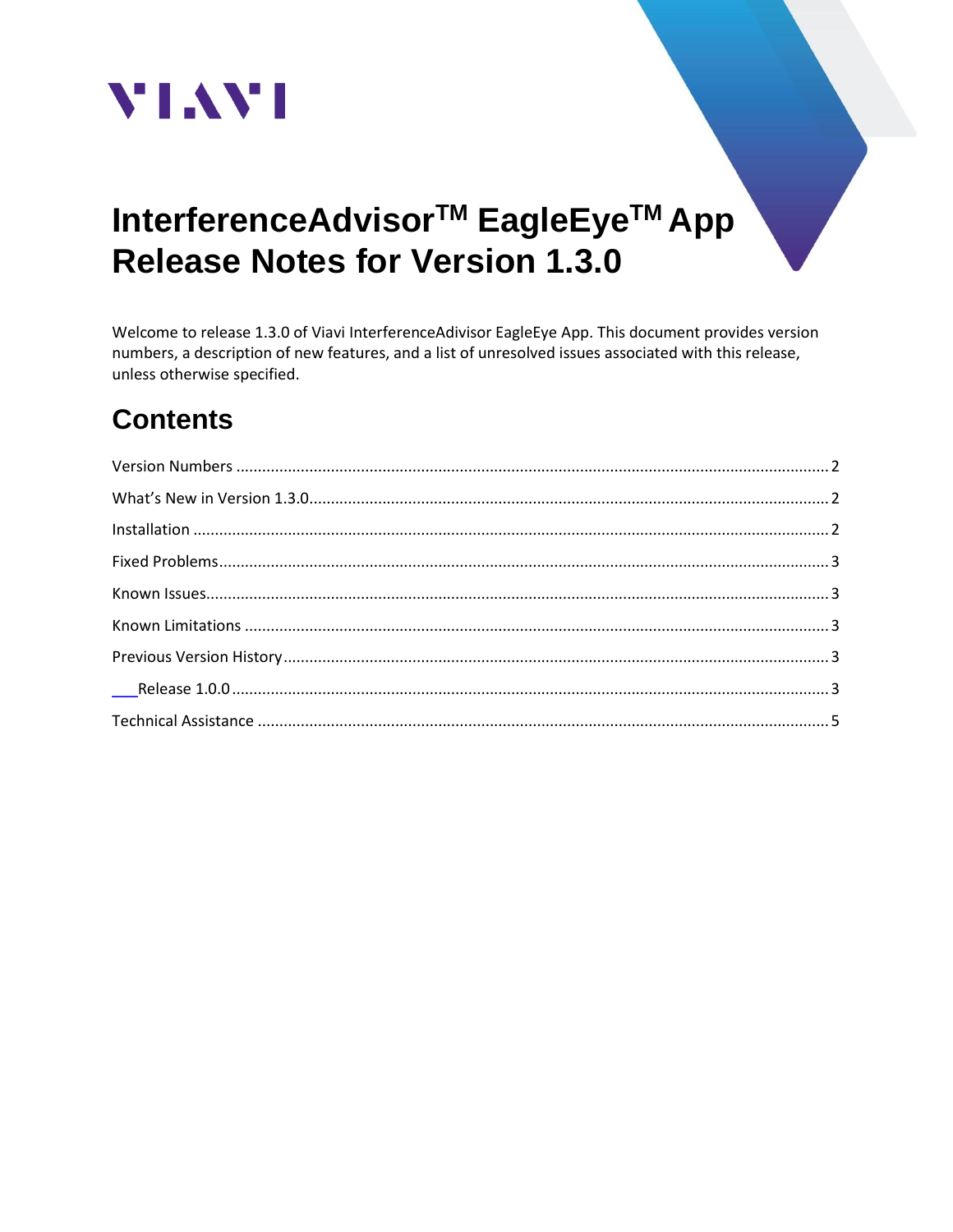# <span id="page-1-0"></span>**Version Numbers**

The following table lists the versions of related VIAVI hardware and/or software that can be used in conjunction with this release for InterferenceAdvisor EagleEye App.

#### **Software Application Version Configuration**

| EagleEye |  |
|----------|--|
|          |  |

### **Compatible CellAdvisor Firmware Version**

```
JD780A, JD780B, or JD740B series
                         3.065.447, 3.066.047, 3.070.041 
                         and later
```
# <span id="page-1-1"></span>**What's New in Version 1.3.0**

- New enhancement release of software application with the following features:
	- o Mini spectrogram on the map view (real time)
	- o Enable a marker to easily set and move to a designated frequency
	- $\circ$  Sensitivity mode to support a quick move to an optimized mode based on pre-defined settings (shortcut)
	- o Sweep mode control between Fast and Normal
	- o Enable tracking settings
	- $\circ$  Enable peak power bandwidth setting so that users can set peak power bandwidth to be included on location estimation within the span
	- o Enable a voice prompt repeatedly after the first estimation
	- o Add a hide and show menu
	- o Add s shortcut to show satellite view
	- o Alarm sound control for spectrum limit alarm and/or map view alarm
	- o Improve usability to quickly access and/or change configurations.
	- o Spectrum information display (RBW, Atten, Preamp)
	- $\circ$  Add channel power bandwidth setting values on the spectrum display (Mini spectrum, Spectrum, Spectrum Control)
	- o Match the color set in a map view and a history view
	- o USBTMC communication
	- o Support gated sweep setting for TDD interference hunting
	- o License activation control
	- o Logging with power history graph

## <span id="page-1-2"></span>**Installation**

■ Online update is enabled with the following procedures: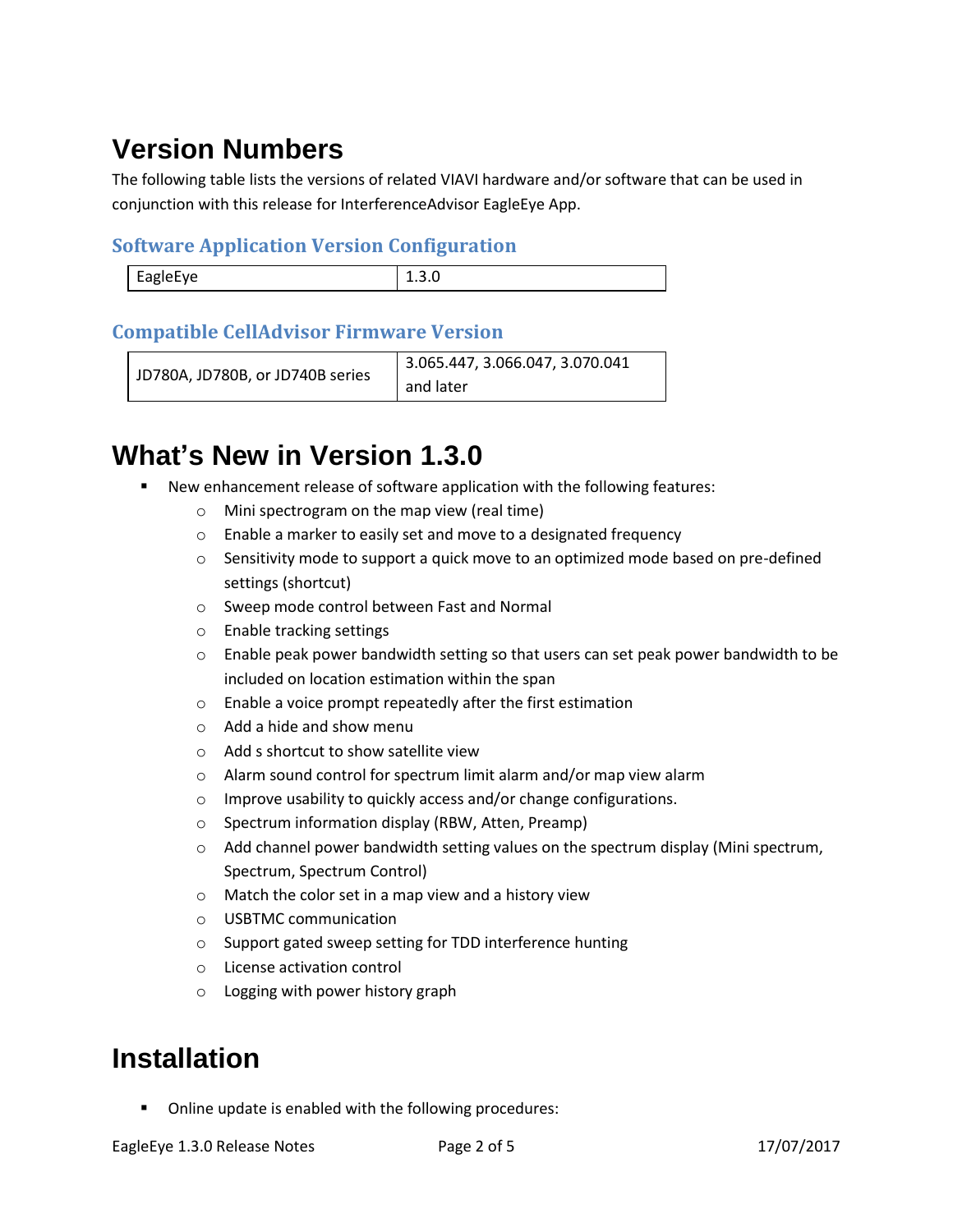- o Run EagleEye app.
- o Go to **Settings**.
- o Tap **About EagleEye**.
- o Tap **SOFTWARE UPDATE** button.

### **System requirement**

- Android tablet (Samsung galaxy tab S2, 9.7") with the EagleEye app installed
- CellAdvisor JD780A, JD780B, or JD740B series (3.065.447, 3.066.047, 3.070.041 and later) with the following options installed:
	- o Option #011 Interference Analyzer (required)
	- $\circ$  Option #010 GPS receiver and antenna (optional but required for gated sweep mode)
	- o Option #016 Wi-Fi connectivity (optional for USB communication but required for Wi-Fi communication)
	- o Option #180 InterferenceAdvisor Mobile Basic (required)
- Omni antenna
- Wi-Fi connection via Access Point (AP)
- **EXECTMER 19 IS NOTE 2018 THE VISTOM CONSTANT OF STANDARY CONSTANTS IS USTED** Cable

# <span id="page-2-0"></span>**Fixed Problems**

▪ None

# <span id="page-2-1"></span>**Known Issues**

▪ None

# <span id="page-2-2"></span>**Known Limitations**

▪ None

# <span id="page-2-3"></span>**Previous Version History**

This section provides history of previous software versions.

## <span id="page-2-4"></span>*Release 1.0.0*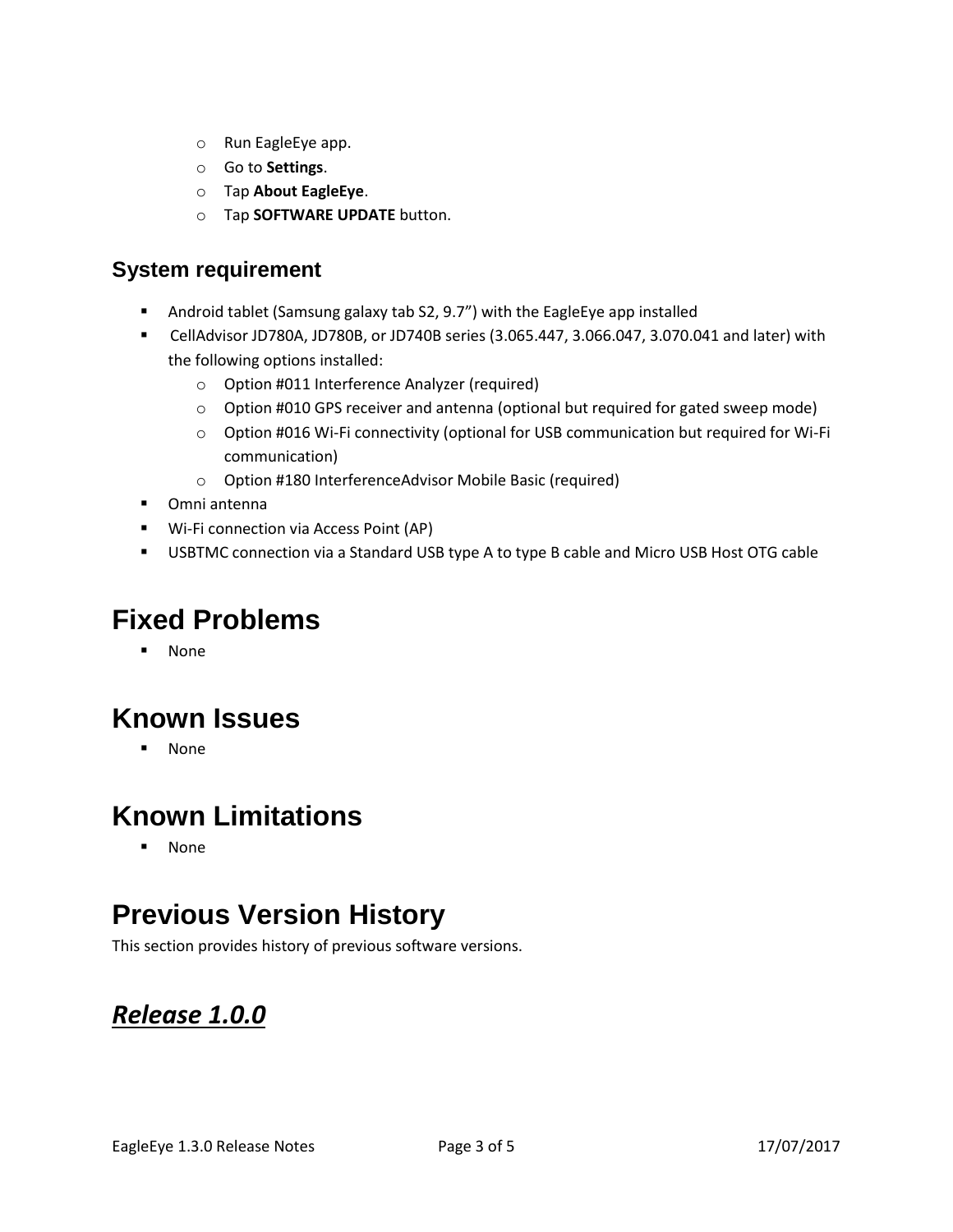# **Version Numbers**

The following table lists the versions of related VIAVI hardware and/or software that can be used in conjunction with this release for InterferenceAdvisor EagleEye App.

#### **Software Application Version Configuration**

| EagleEye | ⊥.∪.∪ |
|----------|-------|
|          |       |

### **Compatible CellAdvisor Firmware Version**

JD780A, JD780B, or JD740B series  $\vert$  3.061.xxx and later

# **What's New in Version 1.0.0**

- First release of software application with the following features:
	- o Visualize received signal strength on the roads
	- o Indicate suspected area of interference onto map
	- o Directions and navigations
	- o Spectrum control and display

# **Installation**

## **System requirement**

- Android tablet (Samsung galaxy tab S2, 9.7") with the EagleEye app installed
- CellAdvisor JD780A, JD780B, or JD740B series (firmware 3.061.xxx and later) with the following options installed:
	- o Option #011 Interference Analyzer
	- o Option #010 GPS receiver and antenna
	- o Option #016 Wi-Fi connectivity
	- o Option #180 InterferenceAdvisor Mobile Basic
- Omni antenna
- Wi-Fi connection via Access Point (AP)

# **Fixed Problems**

▪ None

# **Known Issues**

▪ None

EagleEye 1.3.0 Release Notes **Page 4 of 5** 17/07/2017